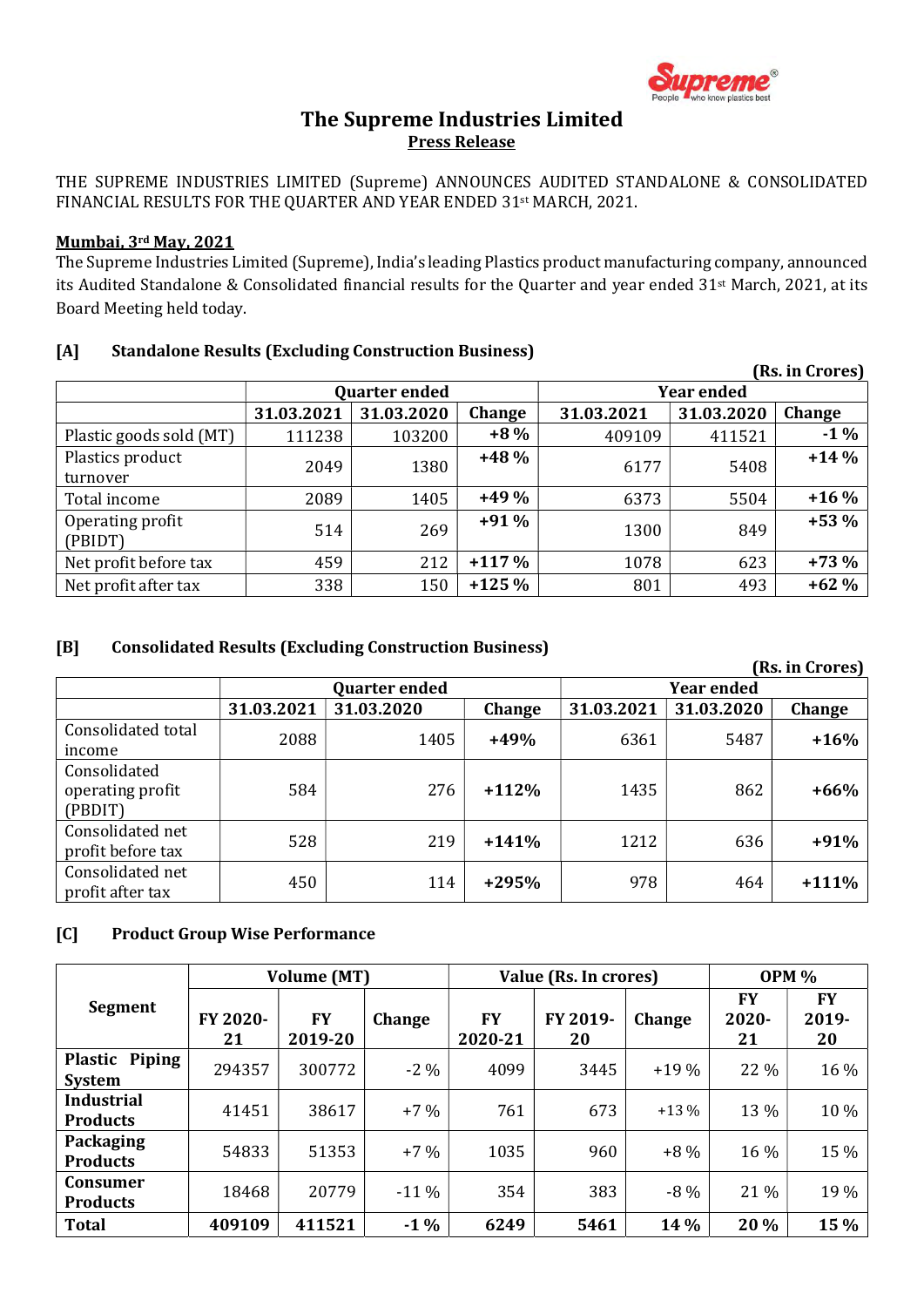[D] The Board of Directors has recommended payment of final dividend @ 850 % i.e. Rs. 17 /- per equity share on 12,70,26,870 Equity Shares of Rs.2/- each for the year ended 31st March, 2021 which together with Interim Dividend paid @ 250% i.e. Rs. 5/- per equity share aggregates to @ 1100 % i.e. Rs. 22 /per equity share for the current year (Previous year @ 700% i.e. Rs. 14/- per equity share). Total outflow for dividend shall absorb a sum of Rs. 279 Crores as against Rs. 214 Crores (including tax on distribution) in previous year.

[E] The overall turnover of value added products increase to Rs. 2480 crores as compared to Rs. 2070 crores in the previous year achieving growth of 20%.

[F] The Company has become debt free during the year and has Cash Surplus funds of Rs. 759 crores as on 31st March, 2021 as against net Borrowings of Rs. 217 crores as on 31st March, 2020.

# [G] Capex

With expected growth in the businesses of several verticals, the Company took steps to put new production units and also expand capacity in several of its' existing units and incurred capex of Rs. 314 crores in the year 2020-21 and further committed Capex of about Rs. 198 Crs. which shall fructify for production & usage during current year.

During the current year i.e. 2021-22, the Company envisages New Capex in the range of about Rs. 400 crores (including carry forward commitments of Rs. 198 Crs. at the beginning of the year), mainly on the following:

- Putting new unit at Assam to manufacture PVC Pipes and Roto & Blow Moulded products.
- Putting up a plastic product complex near Cuttack in Odisha where required land has already been purchased and taken possession thereof
- Putting up a plastic product complex near Erode in Tamilnadu. The Company has already taken possession of about 33 acre land from SIPCOT.
- Establishing capacity to manufacture olefin Fittings/ PEX Piping System at Jadcherla.
- Expanding capacities of its bath fitting products at Puducherry
- Adding varieties of new injection moulded fitting products in its plastic Piping products
- To add new models of Injection moulded furniture, Crates & pallets in the Company's range of furniture and Material Handling Products
- Adding several capacities of Water Tank moulds and additional Roto Moulding machines.
- To increase capacities of Industrial Component moulding at various location in view of increased business opportunities
- To add necessary equipment's at its Protective Packaging and performance packaging division
- To install Rooftop Solar energy generation plants at its various locations
- To install balancing equipment at various locations

[H] As a result of the nationwide lockdown imposed by the Government of India, the operations of the Company were temporarily disrupted at its various manufacturing facilities impacting production and dispatches from the second half of March 2020. The Company had resumed operations since last week of April 2020 / first week of May 2020 in compliance with the guidelines issued by respective authorities and is continuing to take adequate precautions for safety and wellbeing of its employees. In view of recent surge in Covid-19 cases, few states reintroduced some restrictions and the Company continues to be vigilant and cautious.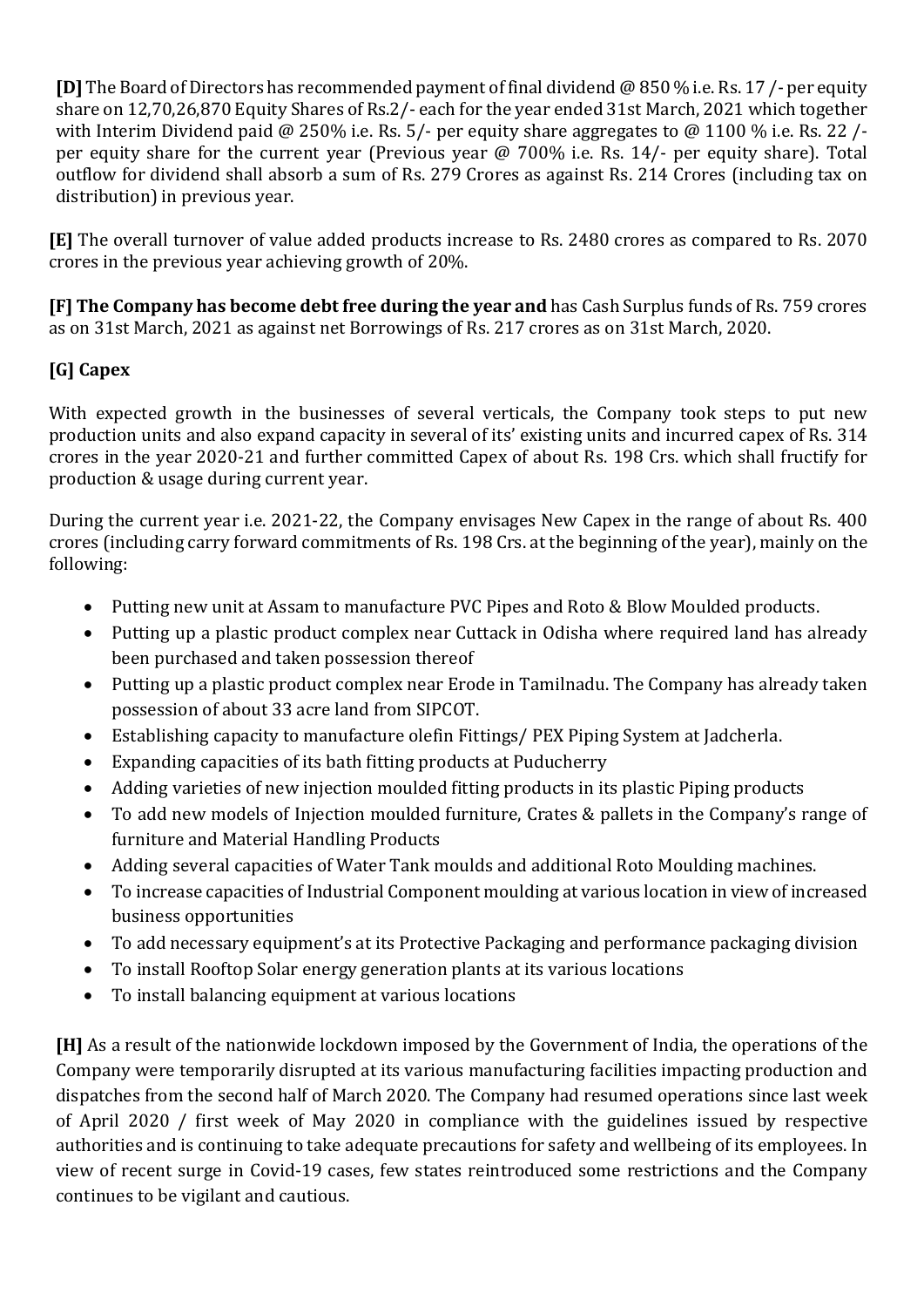# [I] Business Outlook

# Mr. M. P. Taparia, Managing Director, The Supreme Industries Limited, said:

The year under review was the toughest in the history of the Company. It started with an extreme negative outlook. The Company had to keep operations of it's 24 plants' closed for most part of the month of April 2020 and could begin in a gradual manner from last week of April onwards.

In the last 10 days, just before the closing of the year, the business has again witnessed tough situation as Covid – 19 second wave started affecting the general public with alarming speed. The situation has become further volatile due to steep increase in Polymer prices. The increase in prices of PVC was steepest. In the last 40 years, international prices of PVC have never reached to the levels seen in April 2021 especially in India, some other Latin American countries and Turkey.

The Company however has come out of these two extreme adverse situations with unparalleled performance where the profit of the Company was highest in it's 79 years of operations. This was partly supported by more than Rs. 200 crores inventory gain on account of raw material price increase which accrued in it's operations for the year.

Even with temporary setback which the Company is experiencing in the month of April 2021, the Company has not reduced it's Capex plan for the year 2021-22. In the current year, not only there will be brownfield expansion of capacities and new products at the existing plants but Company has also embarked on putting up three new greenfield plants in the states of Assam, Orissa and Tamilnadu during the current year.

The Government at the Centre and States has put the priority focus on Jal Jeevan Mission, Swatch Bharat Abhiyan, Sanitation and affordable houses to all and development of 100 smart cities on all India basis. NITI Aayog has declared following as growth drivers across the country:

- Government infrastructure spending
- Increasing construction
- Increasing Industrial production
- Rising demand from irrigation sector
- Replacement of aging Pipes
- Providing affordable house to all
- Heavy investment by Government in irrigation, housing and sanitization

Almost all the above growth drivers will boost the business of Plastic Piping System Division.

Cross Laminated film products demand will boost in the coming year as weather forecast by SKYMET the monsoon in India is predicted to be normal with no La Nina scare. The thrust in coming year in exports will be mainly on developing newer applications, entering new markets and targeting chain stores and super markets for sale through their online portals. The Company is also increasing its capacity from present 27,000 MT P.A. to 30,000 MT P.A. and expects the exports to grow further in the coming year apart from inceasing the sale of Made Up products.

The Company's furniture range is sold on various e commerce portals through a few dedicated channel partners. Its E commerce business grew by 100 % during the year and consumer behavior during the year showed a major shift towards online shopping. The company along with its channel partners geared up its infrastructure to meet the sudden rising demand. The company is focused on increasing its online presence and product offerings and sees this as a future growth driver.

In Industrial Component division business conditions are not clear due to huge surge in Covid cases in the country necessitating to put across stringent curbs by various State Governments. However, company feels that Business scenario remains bullish in medium and long term with business friendly policies by the Government. Company has thus planned need based Capacity Augmentation to handle the projected increased demand going forward.